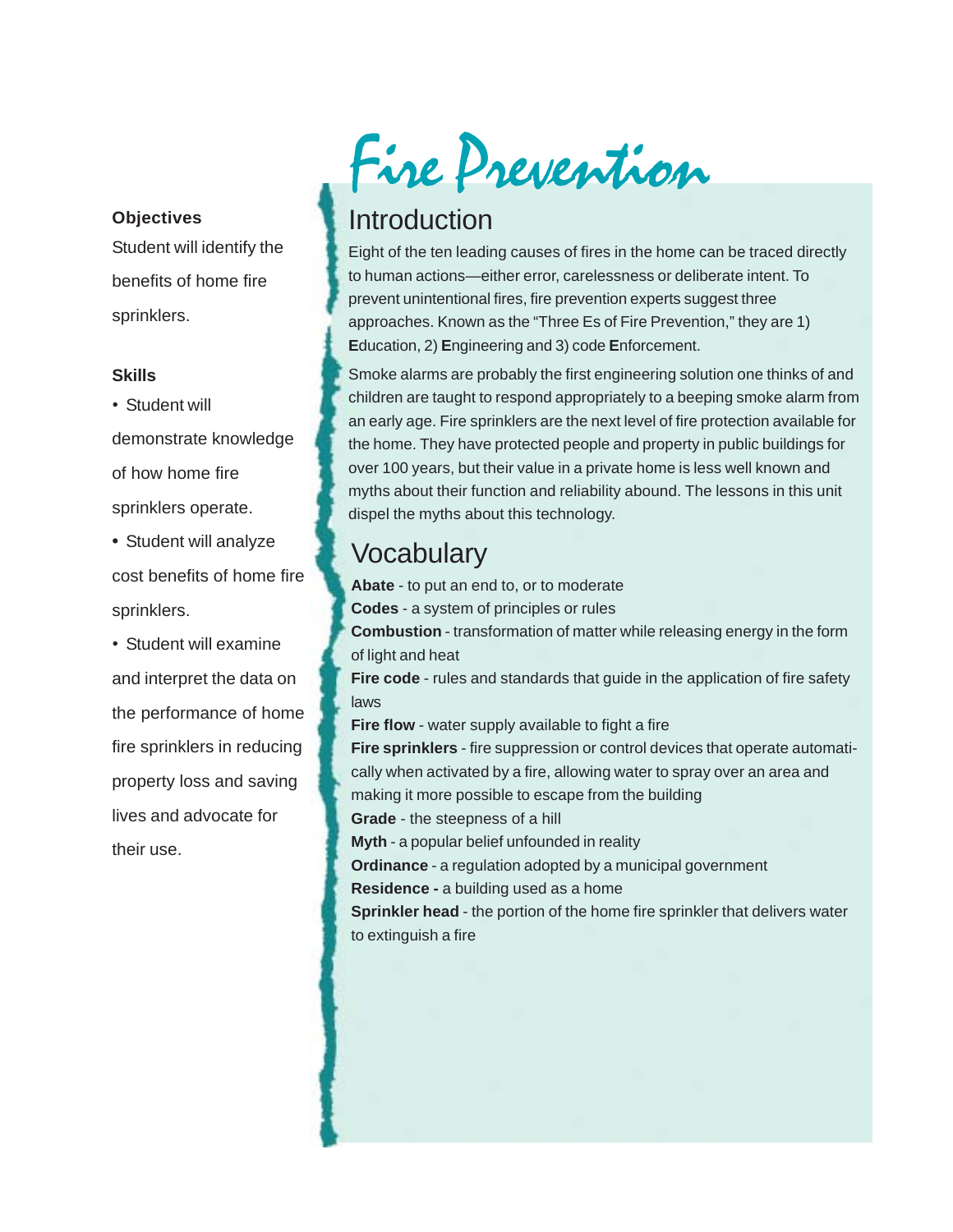

#### **Materials provided:**

- *Kindergarten Cop* video clip
- *Lethal Weapon 4* video clip
- *How Fire Sprinklers Work* video clip
- *Fire Sprinkler Demo* video clip
- *Home Fire Sprinklers Myths* fact sheet
- *Home Fire Sprinkler Realities* fact sheet



#### **Teacher preparation:**

- Review video clips prior to class
- Decide on debate guidelines
- Copy fact sheets sufficient for Affirmative and Opposition debate teams

## **Extended activities**:

Other debates could argue these questions:

1) Should fire sprinklers be mandated in single family residences?

2) Should fire sprinklers be required by code or ordinance?

Top Ten Activity: Students in small groups create a "top ten" list of why they would choose to install sprinklers.

# **a class debate activity**

Teacher-led discussion

- Show video clips from *Kindergarten Cop* and a *Lethal Weapon 4*.
- Follow with a class discussion on the performance of the sprinkler system in these video clips. Use discussion notes on pages 3 and 4.
- Show the short animation, *How Fire Sprinklers Work*, and the *Fire Sprinkler Demo* video clip.
- Discuss the vocabulary words.

Present these facts about home fires.

- Eight out of ten fire deaths in the US occur in the home.
- Every 74 seconds, a home burns.
- Sprinklers and smoke detectors together cut your risk of dying in a home fire by 82%.

Sprinkler myth debate

- The teams will debate the truth or fiction of common conceptions about home fire sprinkler systems.
- The affirmative position will build their debating points based on the *Home Fire Sprinkler Realities* fact sheet.
- The opponents will build their debate based on the *Home Fire Sprinkler Myths* fact sheet. (See *Teacher Notes* for a suggested debate process.)
- At the conclusion of the debate, the teacher should dispel any myths that remain about home fire sprinklers.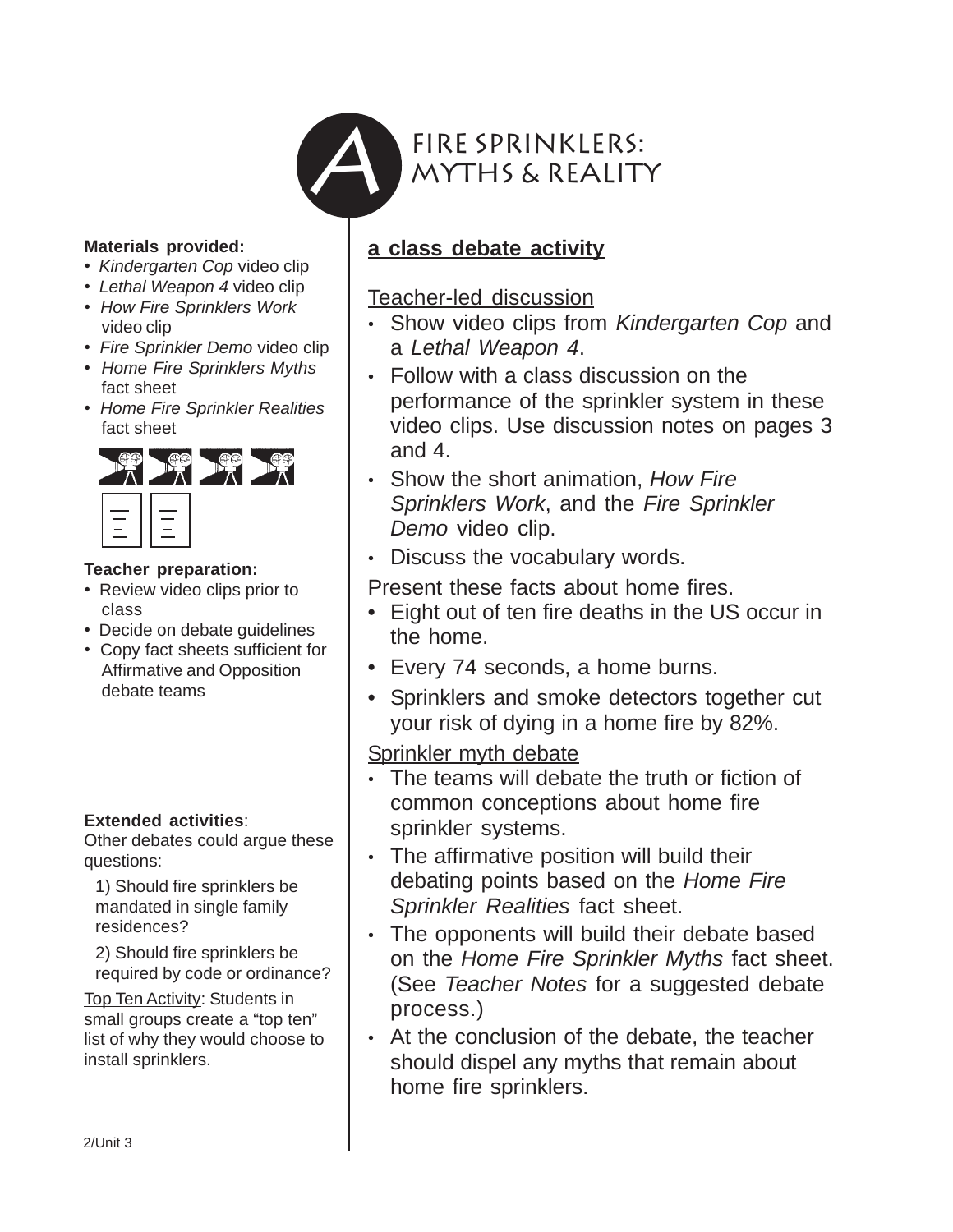# **Video Title**

**Kindergarten Cop, 1991 (Rated PG-13)** Starring Arnold Schwarzenegger, Penelope Ann Miller

# **Scene Description**

A fire begins in an elementary school. The fire alarm goes off and smoke begins to fill the hallway on the first floor. Detective John Kimble (Schwarzenegger) who is posing as a kindergarten teacher leads his students toward the exit. The hallway continues to fill with smoke; the sprinklers go off. Fire trucks arrive within 2 minutes. Det. Kimble goes up to the  $2<sup>nd</sup>$  floor in search of someone. There is no smoke, fire damage or sprinkler evidence on the  $2<sup>nd</sup>$  floor. Viewing this film for its overall fire awareness and safety should be considered, although there is violence at the end of the film that should be reviewed prior to classroom screening.

*Discussion Notes:*

- Is the performance of the sprinkler system realistic? Consider whether there are flames visible when the sprinklers initially go off throughout the 1<sup>st</sup> floor.
- Why might the sprinklers on the  $2^{nd}$  floor not have gone off?
- Is the response time of the fire department realistic?
- Is this a fire drill as stated by the teacher?
- Who gets wet when the sprinklers go off?

*(go to page 4)*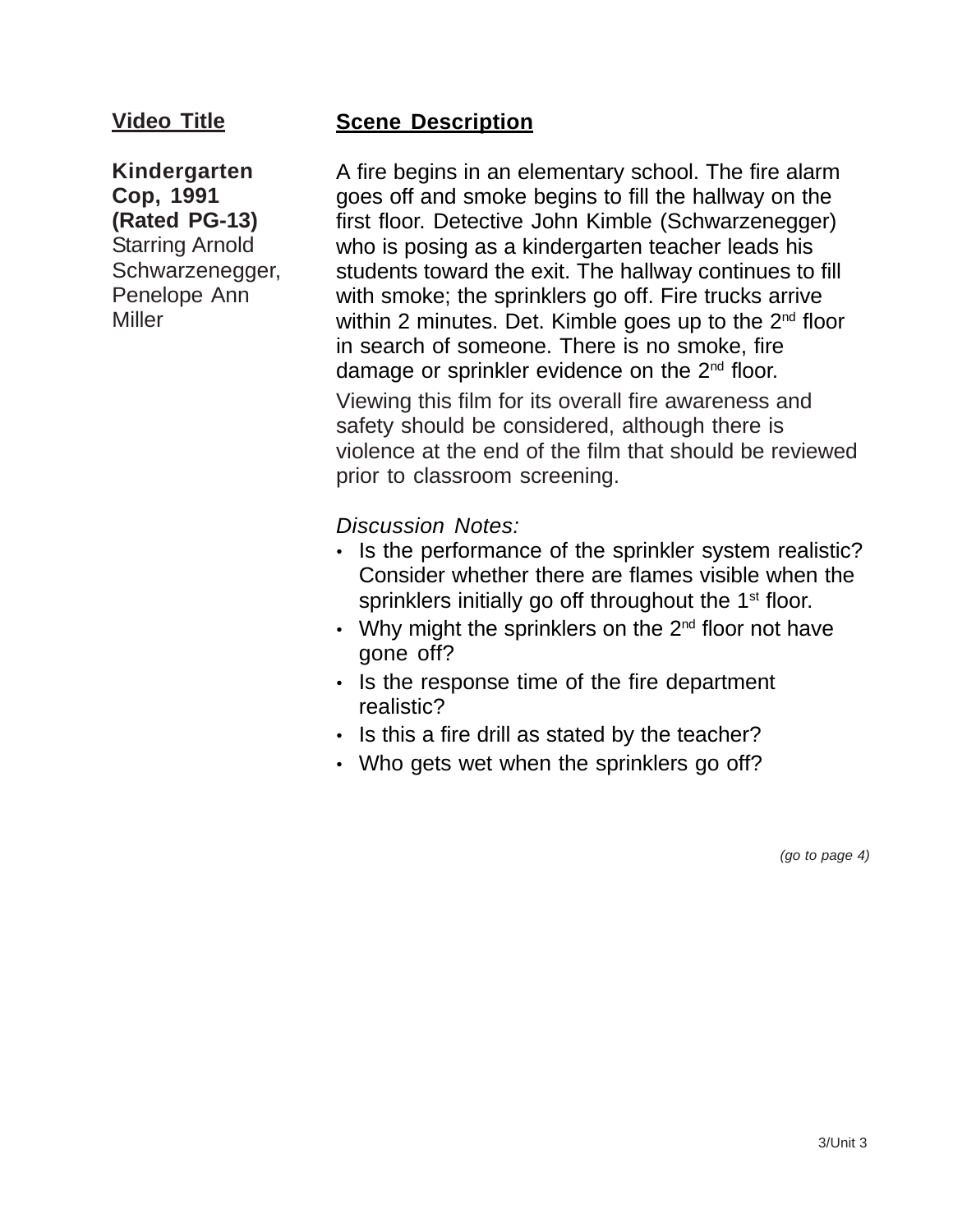# **Video Title Lethal Weapon 4, 1998 (Rated R)** Starring Mel Gibson, Danny Glover

Scene contains no gratuitous violence or inappropriate language.

# **Scene Description**

Detectives Riggs (Mel Gibson) and Murtaugh (Danny Glover) go to a Chinese restaurant in search of information on a Chinese crime syndicate. To get attention, Riggs pulls the red fire alarm lever which sets off the sprinkler system. Riggs and Murtaugh joke around as if this is something they have done before. Sprinklers throughout the restaurant go off.

*Discussion Notes:*

- Do sprinklers go off when you pull a fire alarm lever? *(No)*
- What makes a sprinkler head go off? When one sprinkler in a room goes off, do all in the room also go off?

*(Sprinkler systems detect heat and will go off when the temperature in the room reaches a certain temperature.)*

• Are there any consequences to pulling a fire alarm when there is no fire? *(Yes, pulling a false alarm has many conse-*

*quences. First, it is illegal and punishable by law. Second, it is expensive to disrupt normal business and to activate fire professionals to respond to the alarm. And finally, it also puts others at risk because when the fire department is responding to the false alarm they are not available for other emergencies*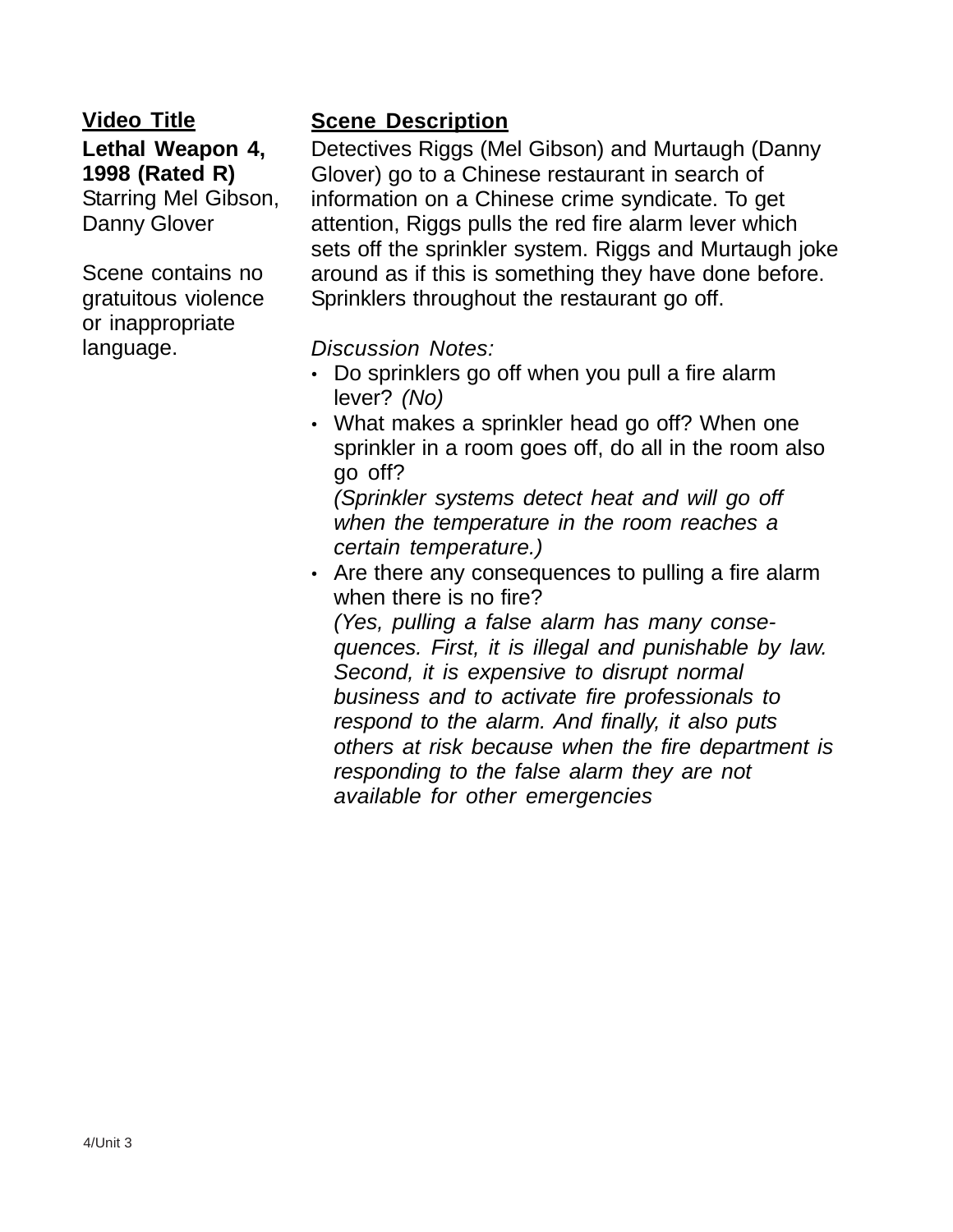

#### **Materials provided (Option 1):**

- *Water Usage* video clip
- *Fire Sprinkler Timeline* video clip
- *Home Fire Sprinkler Work Sheet*



## **Teacher preparation:**

- Review video clips prior to class
- Determine the number of home fires for the preceding year in your community. The fire department should have this information.
- Find out the per-gallon cost of water for your community.
- Prepare copies of the *Home Fire Sprinkler* Work Sheet.

# **a research and math activity (Option 1)**

Review fire sprinkler information from Activity A. Teacher-led discussion

- Present fire sprinkler facts (see *Teacher Notes*.)
- Brainstorm the potential advantages to home fire sprinklers and dispel any myths.
- View *Water Usage video clip and Sprinkler Timeline* video clip.

Calculate Water Use activity

• Have students complete the *Home Fire Sprinkler Work Sheet* and calculate water use in the event of a fire. They will compare water use and cost if the fire is extinguished by residential fire sprinklers versus fire suppression by the fire department.

Note: In the event that there were no house fires in your community in the prior year, use statistics from the fictitious town of Westhome, Oregon: 58 fires and \$0.00221 per gallon cost for water.

- Follow the work sheet with a discussion of the students' conclusions about the comparative costs of residential fire sprinklers versus a fire department response to a residential fire.
- Brainstorm other savings that result from having home fire sprinklers installed.
- In some areas of the state, the availability of water is an issue.
- When planning a new home, would installing home fire sprinklers be a responsible choice?
- Would a city ordinance mandating home fire sprinklers be a good idea? Why or why not?

*(go to page 6)*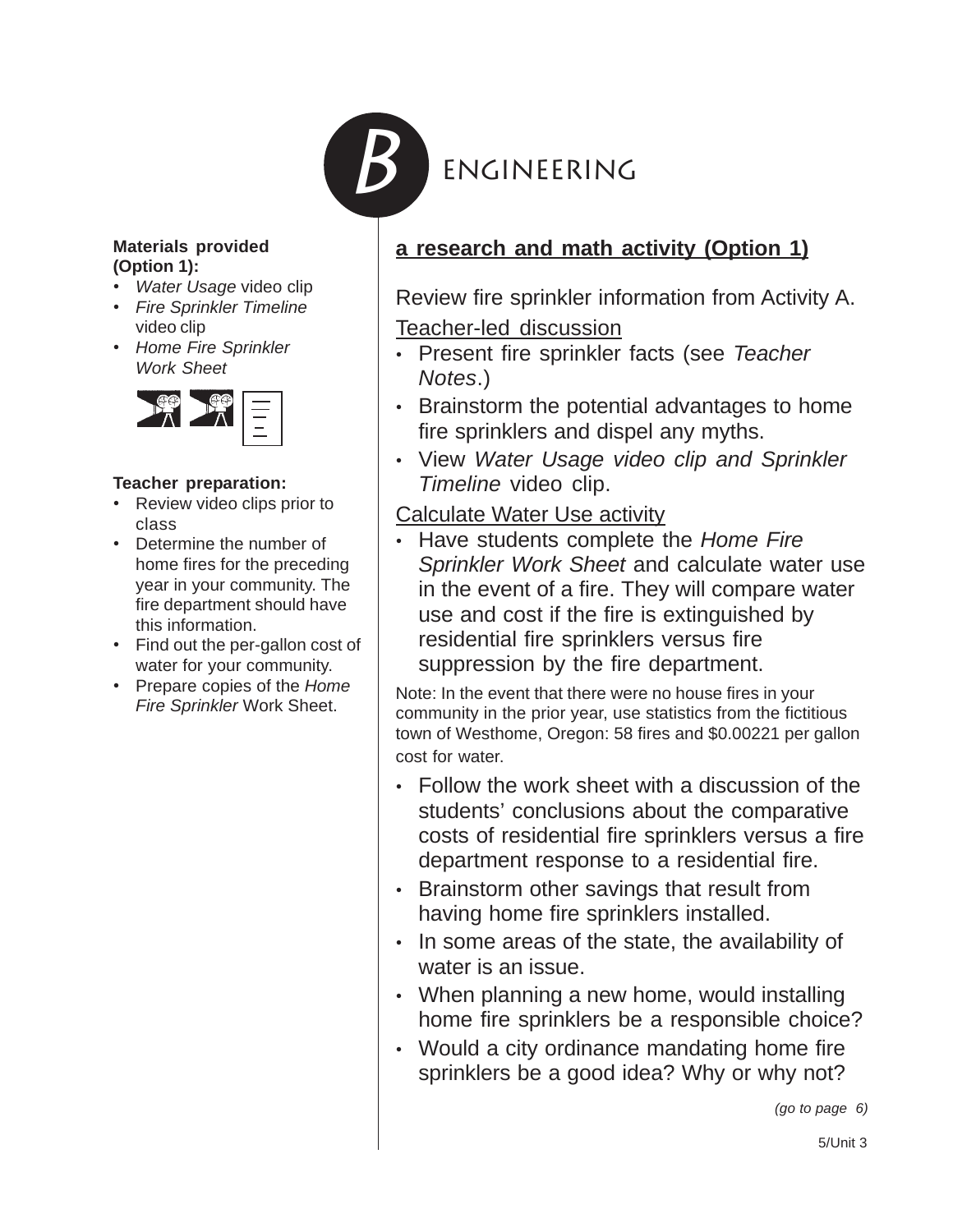## **ENGINEERING** (continued)

#### **Materials provided (Option 2):**

- *A (Prospective) Homeowner's Dilemma*
- *Grade: How Steep it Is!*

# **an analyis and discussion activity (Option 2)**

Problem to be analyzed and discussed—short summary below. See the *Teacher Notes* for a complete description of this problem; an explanation of the meaning of "grade" is included.

A home owner wants to build a 3,800 square foot home at the top of a hill without a water supply adequate to fight a house fire. A further consideration is that the driveway exceeds the 10% grade maximum that is the upper limit for the local fire department trucks to access the house.

Give students all the necessary figures for the four possible options available to the home owner and ask them to decide which option they would choose and why.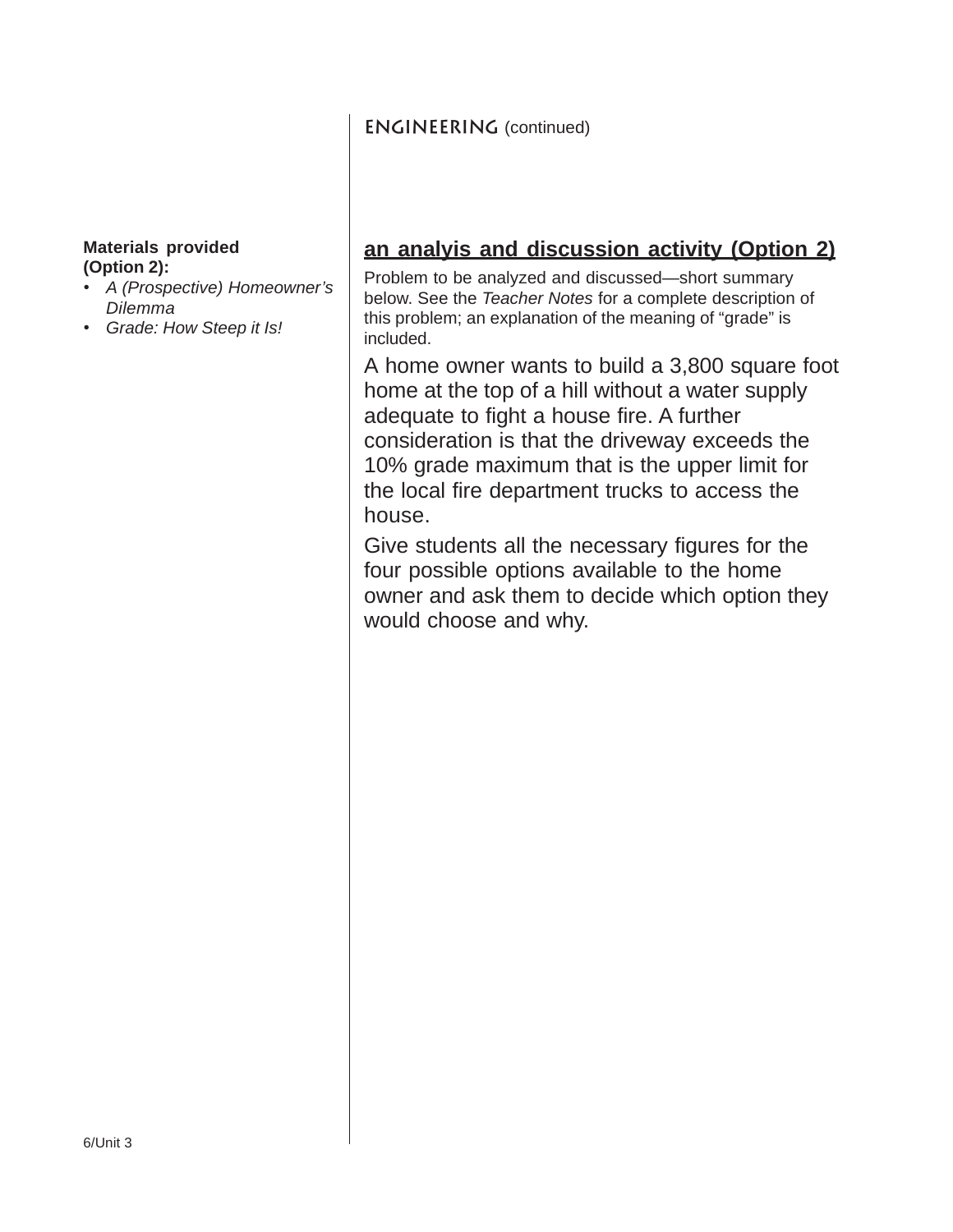

#### **Materials provided:**

- *Scottsdale, AZ, Report*
- *Fire Sprinkler Timeline* video clip
- *Advocacy Interview* video clip



#### **Teacher preparation:**

- Review video clips prior to class
- Review *Teacher Notes.*
- Make copies of the Scottsdale, AZ, report sufficient for the class.

#### **About advocacy**:

Students should be encouraged as they work on their advocacy presentations to consider: 1) what the main message of the advocacy piece will be.

2) what the intended purpose of the advocacy piece is… a. to dispel myths about home fire sprinklers? b. to educate about a successful home fire sprinkler ordinance? c. to convey an opinion about the amount of water saved by sprinklers? d. to encourage adoption of a sprinkler ordinance?

# **an advocacy activity**

# Teacher-led discussion

• Discuss fire codes/ordinances—what they are, why they are important, who is responsible for them in Oregon, how fire code becomes law, and why fire codes change. (See *Teacher Notes*)

# Advocacy activity

Students will research the effects of a city ordinance requiring home fire sprinklers and advocate for an ordinance requiring their use in new construction in their community.

- View *Sprinkler Timeline* video clip.
- Discuss the role of advocacy.
- View video clip, *Advocacy Interview*.
- Break the class into small groups and distribute copies of the Scottsdale, Arizona, report. This is a summary of a published study of fifteen years of data on the benefits of home fire sprinklers.
- Students may choose to:
	- 1) write letters to either the mayor, city council or fire chief
	- 2) develop a PowerPoint presentation for community groups
	- 3) write a letter to the editor of their local paper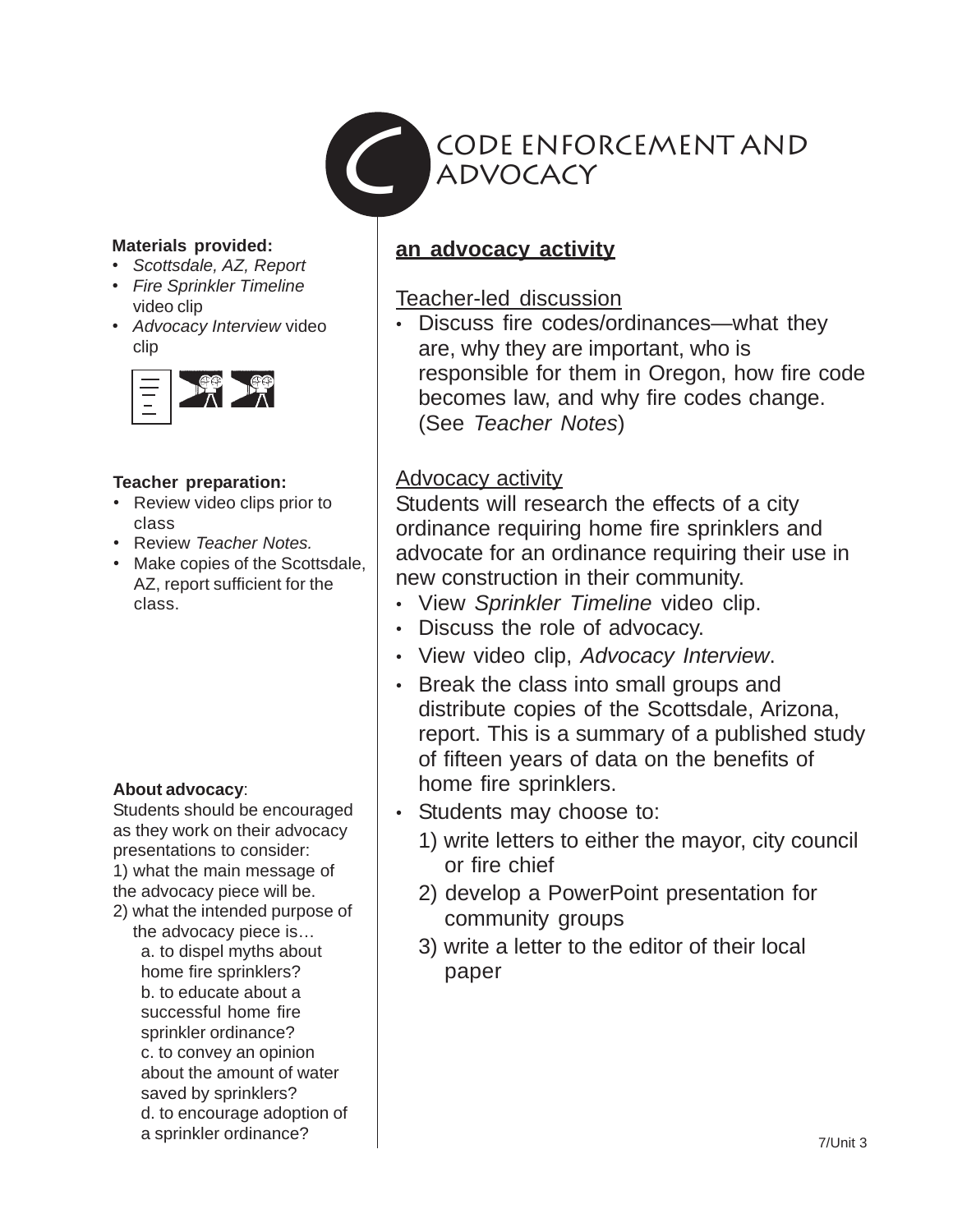# **Teacher Notes**

## **Fire statistics\***

Fire kills more people in the United States annually than all natural disasters combined. In fact, more than 4,000 individuals perish in fires each year and, on an average day, four children will die from fire.

Most fire deaths occur in the very place that people feel safest—their own homes. Most atrisk are the very young and older adults, who may have difficulty making a quick escape.

Home fires often happen at night when people are sleeping. In less than four minutes, a room can become engulfed in flames before anyone awakens. Quick facts:

- Eight out of ten fire deaths in the US occur in the home.
- Every 74 seconds, a home burns.
- Sprinklers and smoke detectors together cut the risk of dying in a home fire by 82%.

# **Fire engineering**

#### **(Smoke alarms and home fire sprinklers)1**

8/Unit 3 Although smoke alarms are essential in every household, they're designed to detect, not control, a fire. Home fire sprinklers complement the detectors' work, providing a way to fight flames immediately. In less time than it would take most fire departments to arrive on the scene, home fire sprinklers can contain and

even extinguish a fire. There's less damage, and less chance of deadly smoke and gases reaching the home's occupants.

# **Benefits of home fire sprinklers**

Fire sprinklers are mandatory in most public buildings, and people are now demanding the same level of protection for their homes. Home fire sprinklers:

- save lives
- reduce property loss
- can help cut homeowners' insurance premiums

decrease fire damage by as much as two-thirds in homes with fire sprinklers Many communities across the U.S. are seeing impressive results from installing home fire sprinklers in all new construction. Two examples: In Cobb County, Georgia, there has not been a single fire fatality in homes protected with home fire sprinkler systems since the program began in 1980. And in Scottsdale, Arizona, the fire loss hit a ten-year low in 1992, despite a nearly thirty percent population growth in the city the previous decade. In dramatic fashion, these communities are proving that home fire sprinklers save lives and property.

<sup>&</sup>lt;sup>1</sup> Home Fire Sprinkler Coalition statistics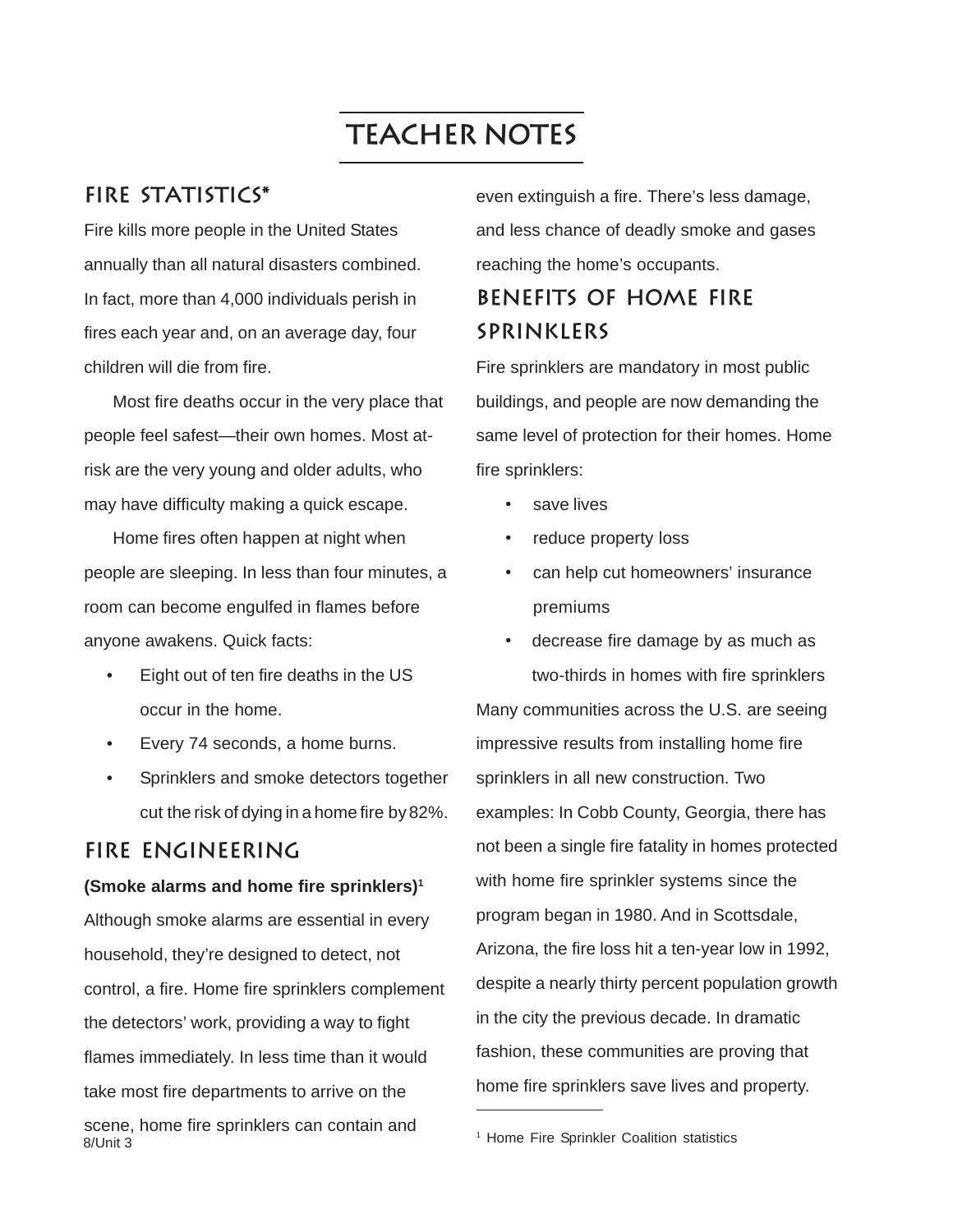

## **The debate process**

Select two teams to debate the value of home fire sprinklers: the Affirmative Team will be in favor and the Opposition Team will be against. Time limits for opening arguments and rebuttals should be set in advance and firmly adhered to. **Time to prepare** Background sheets about home fire sprinklers are included in this unit. One presents myths about sprinklers; the other presents realities about them. The teams may research other material to support their position. **Opening arguments** The debate will begin with an opening argument by the Affirmative Team. They will present as much of their argument and evidence as possible. Evidence should be documented, supported and well prepared.

The Oppostion Team presents their opening argument next. Objections should be carefully documented. Typically, the Opposition Team will be defending the status quo which, in this exercise, is the absence of home fire sprinklers. **Second arguments** The debate continues with the Affirmative Team presenting the rest of their argument, countering the opposition arguments with more evidence and documentation.

The Opposition Team counters any new arguments from the Affirmative Team.

**Rebuttals** During rebuttals teams summarize arguments and clarify positions. Allow time for first and second rebuttals. The opposition goes first and continues the attack on the affirmative argument. They should end with a summary of the weaknesses of the affirmative's case. The opposition should close its second rebuttal by asking for a vote for their side.

The Affirmative Team should restate their issues, answer the opponent's attacks and summarize the issues to be addressed by the opponents. They should end their second rebuttal by asking for a vote for their side. **Questions** Opponents may ask questions during the opening arguments (but not during the first or last minutes of them) and not at all during rebuttals. The questioner should stand and wait for the speaker to acknowledge them. The speaker may say "no thank you" or answer the question. The exchange will be included in the speaking time.

**End of debate and voting** At the end of the debate the rest of the class will vote on the teams' presentations. Teams may be evaluated on: 1) Most convincing argument; 2) Reasoning and logic; 3) Most persuasive evidence; 4) Good communication style; 5) Effective and personable delivery.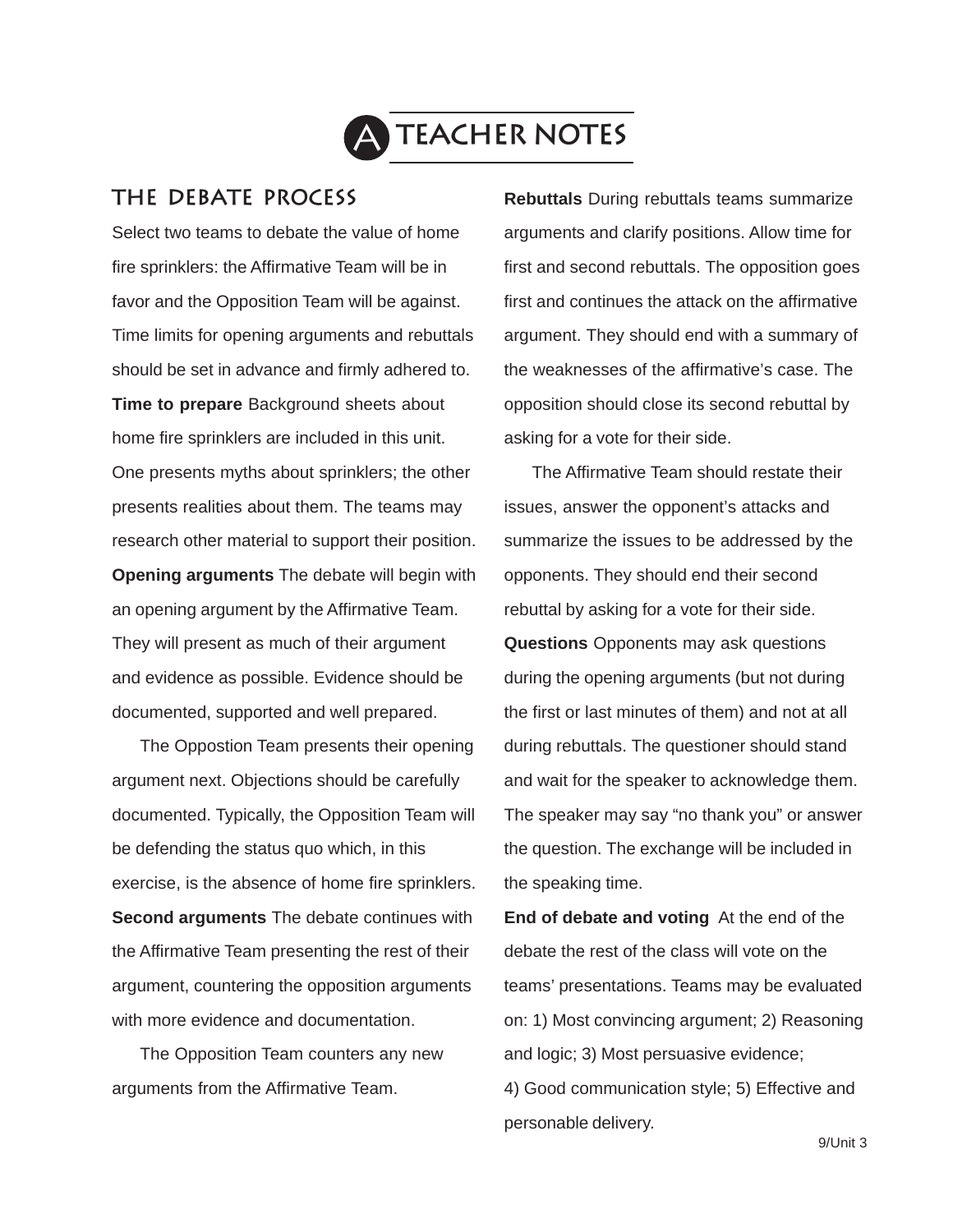

# **A (prospective) homeowner's dilemma**

**A steep hill and an inadequate water supply** A homeowner wants to build a 3,800 square foot home at the top of a steep hill with a street access grade of 15%. The available water supply to fight a house fire is inadequate. The city water department has told the home owner that water storage for the lot is 50 feet below grade and they can only supply domestic water at approximately 25 gallons per minute.

**A pump with a back-up power supply is a possibility** The grade is too steep to supply water for a hydrant without a pump. The cost of the pump is approximately \$200,000. An emergency power supply would also be needed at the home owner's expense. Annual maintenance costs, exact amount unspecified, would also be necessary.

**Fire department requirements to fight a fire** The fire department apparatus cannot respond to a grade that is steeper than 10%. The fire department also depends on a water supply being available at the property. Any structure larger than 3,600 square feet requires a fire flow (water supply) of 1,700 gallons per minute. The grade can be reduced to 10%, but it will be at the homeowner's expense. (See the next page for a further discussion of grade.)

#### **The home owner has several options:**

- a) Provide a grade of less than 10% and a 200,000 gallon water tank for fire suppression at a cost of \$500,000.
- b) Provide a grade of less than 10% and a hydrant with pump and backup power for a cost of \$400,000.
- c) Look for another place.
- d) Provide a home fire sprinkler system and maintain current grade at a cost of \$1.50 per square foot (\$1.50 x 3800 = \$5700).

#### **Which option makes the most sense for this home owner?**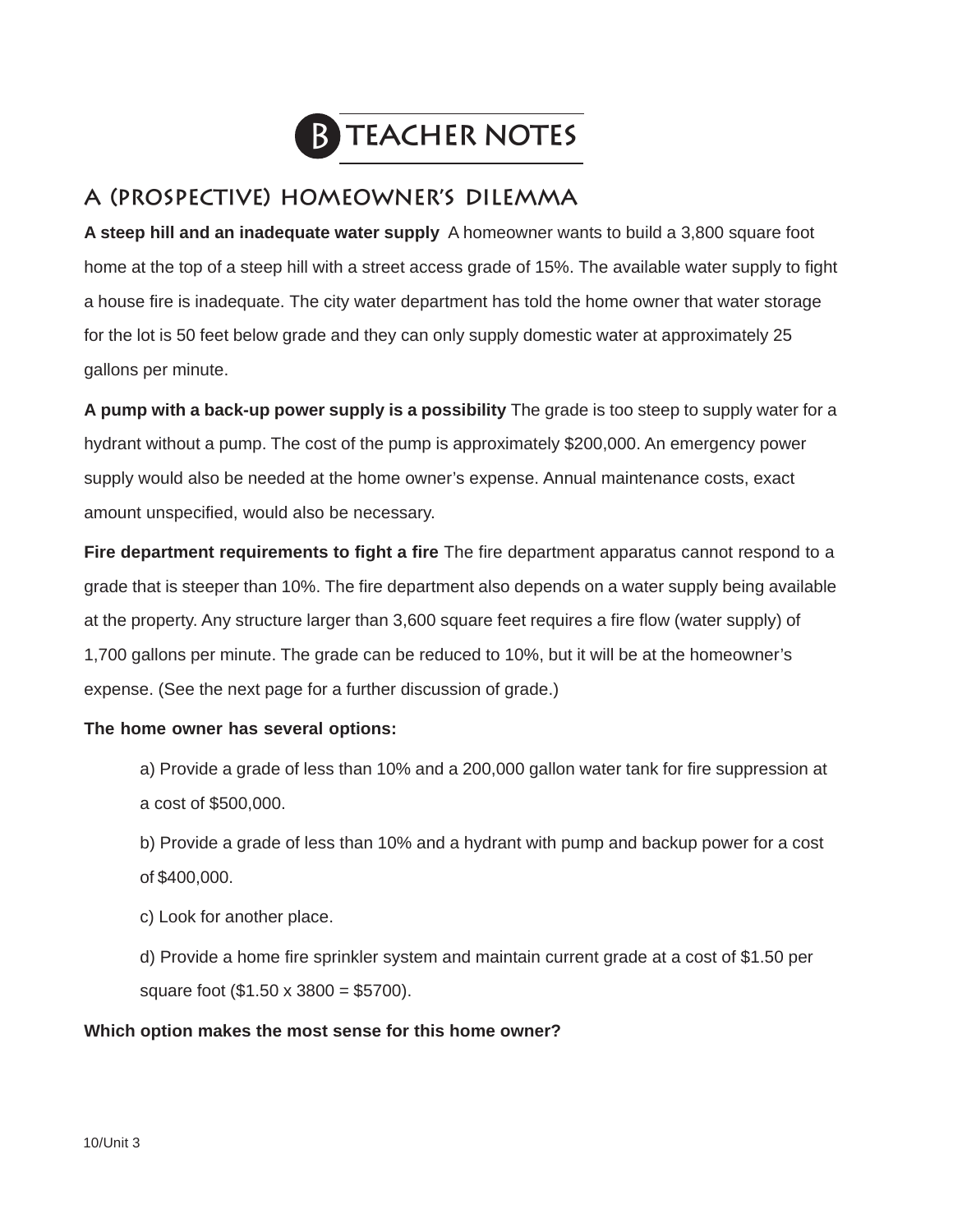

# **grade: How steep it is!**

When you're winded hiking uphill, it's **steep**. When you're slipping downhill, it's **steep-steep**. When you're easing down sideways, it's **steep-steep-steep**. When sliding down on your bottom, it's **steep-steep-steep-steep**.

# **What does "grade" mean?**

Grade can be defined as the steepness of a hill, or how high up you go as you progress horizontally.

# **What does the grade "number" mean?**

A grade of 0% is exactly flat. For the sake of comparison, the grade of typical stairs in a house is 60%. A pile of sand from a dump truck usually creates a pile of about 70% grade. In the example at the top of this page a **steep** trail would be about 15% grade and a **steep-steep-steep-steep** grade would be about 60%. A 10% grade is the maximum that most fire department equipment is able to negotiate. The chart below illustrates some grades.



Discussion of grades courtesy of Desert Foothills Land Trust Web site and Jim Blackburn: http://www.dflt.org/awareness/steep.htm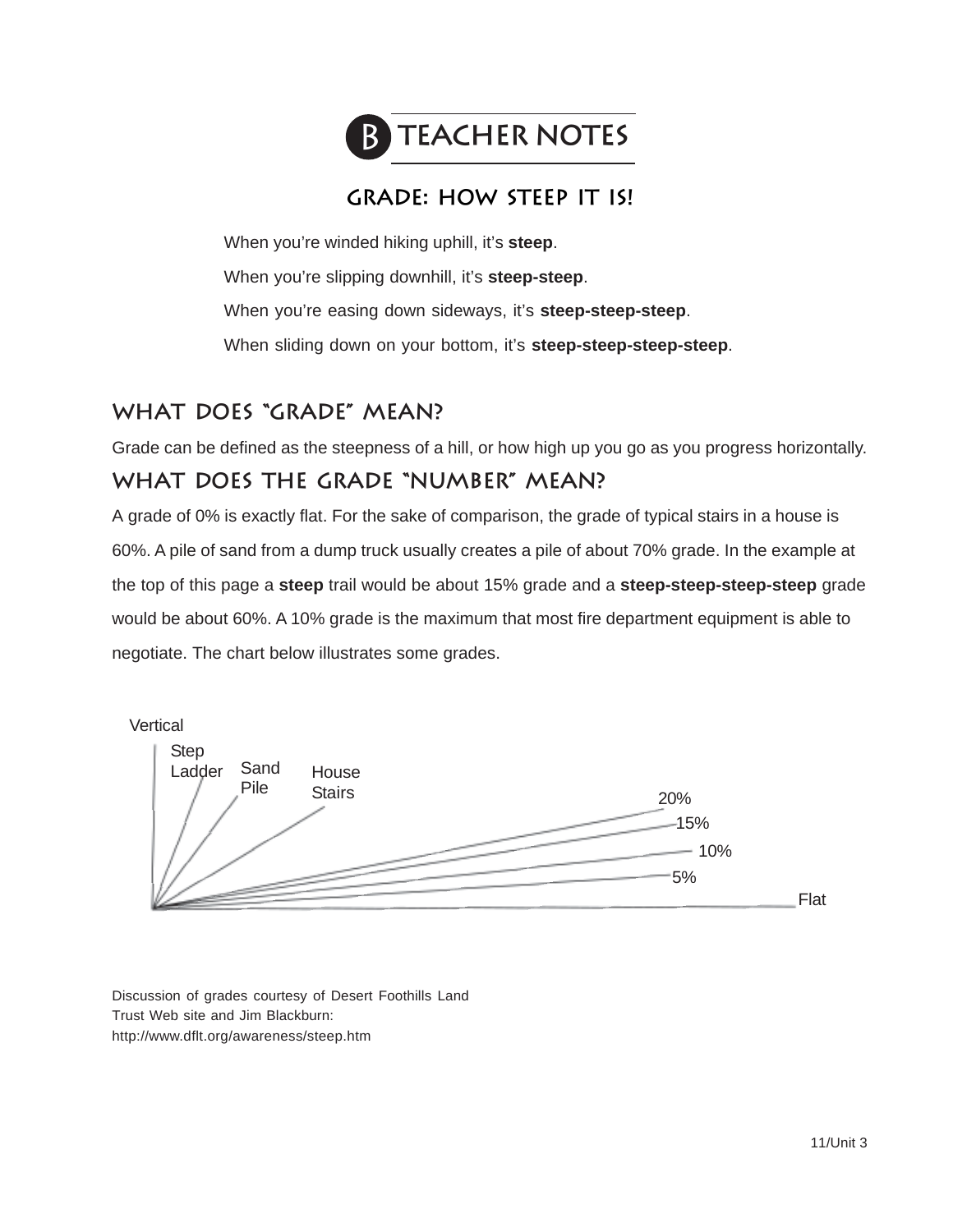

# **What are fire codes?**

Fire codes are a set of rules and standards that guide home and business owners, institutions and organizations, and the local fire service in the application of fire safety laws.

Codes govern what happens in a building such as the occupant capacity, how many exits there should be, the presence of smoke alarms and fire sprinklers and signs to indicate exits. Codes also govern how many people can attend an outdoor assembly, how to store flammable/combustible materials, handling of fireworks, and rules for outdoor burning.

# **why are fire codes important?**

Fire code developers continually research methods to make environments safer. Fire codes are designed to increase the chances that people will survive a fire. Code developers develop outreach programs to promote the application and use of effective and uniform fire and life safety laws.

# **Who is responsible for oregon fire code?**

Within the Oregon Office of State Fire Marshal is a small department with a big name—Codes and Technical Services Unit. The Codes Unit is responsible for developing, editing and interpreting state fire-related problems.

The Codes and Technical Services Unit works closely with the Building Codes Division (another state agency that regulates building construction guidelines). Building codes say certain buildings must have sprinklers; fire codes tell how, where and what kind of sprinkler has to be installed.

# **how does fire code become law?**

Model fire codes are developed at the national level and, when they are adopted by a governmental jurisdiction such as a state, they become law. The Oregon Fire Code has gone through a process that makes it a law.

Oregon fire code sets a statewide minimum standard—local fire districts may adopt and amend the state code as long as any changes are more stringent.

# **Why do fire codes change?**

Fire codes change periodically because building construction and building materials change. Also, an incident of destruction or tragedy can drive a change to fire code—people learn from tragic experiences and fire codes often evolve in reaction to a disaster.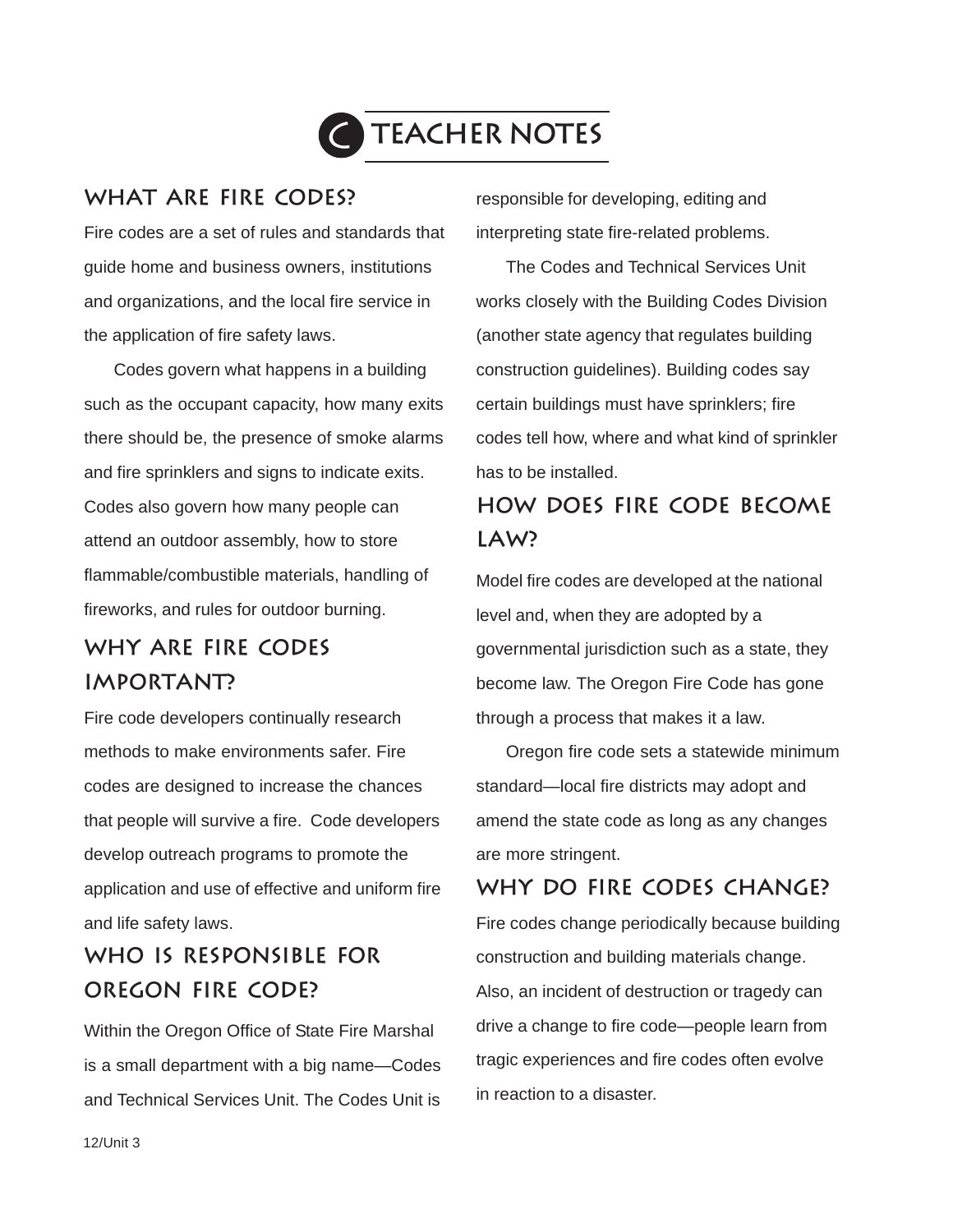

Homeowners are often reluctant to install sprinklers because of misconceptions about their operation.

# **Myth #1**

The water damage from sprinklers is worse than a fire.

**Myth #2**

Sprinklers go off accidentally, causing unnecessary water damage.

**Myth #3**

Sprinklers are ugly.

# **Myth #4**

When one sprinkler goes off, they all go off.

# **Myth #5** Smoke sets off a sprinkler.

# **Myth #6**

Home fire sprinklers are expensive.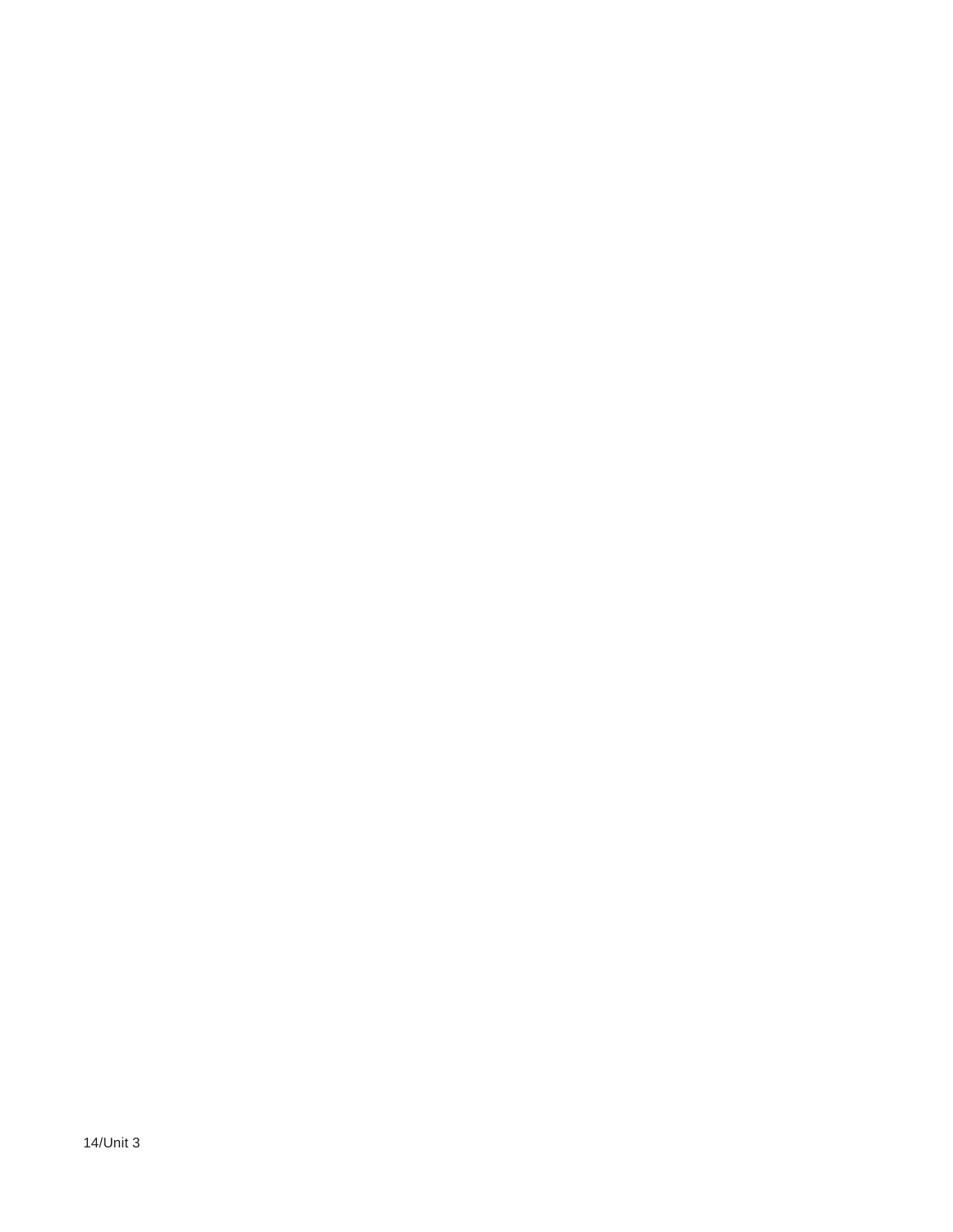

## **(Myth #1: The water damage from sprinklers is worse than a fire.)**

Reality: The truth is, a sprinkler will control a fire with a tiny fraction of the water used by fire department hoses because a sprinkler activates during the early stages of a fire before the fire department can arrive. Automatic sprinkler systems spray water only in the immediate area of the fire, usually with just one sprinkler operating. As a result, the fire is kept from spreading, and widespread water damage is avoided.

#### **(Myth #2: Sprinklers go off accidentally, causing unnecessary water damage.)**

Reality: The odds are 1 in 16 million per year that a sprinkler will accidentally discharge because of a manufacturing defect. One study concluded that sprinkler accidents are generally less likely and less severe than mishaps involving standard home plumbing systems. And, despite the "sight gags" on television sit-coms, cigarette smoke is not enough to trigger sprinkler operation. Home fire sprinklers are at least as reliable as home plumbing systems.

## **(Myth #3: Sprinklers are ugly.)**

Reality: Modern residential sprinklers are inconspicuous and can be mounted flush with walls or ceilings. Some sprinklers can even be concealed. And, just like regular plumbing, pipes can be hidden behind ceilings or walls.

#### **(Myth #4: When one sprinkler goes off, they all go off.)**

Reality: Each sprinkler protects an area beneath it. When heated by fire, the sprinkler above the area with the fire activates. Only the sprinkler closest to the fire will activate, spraying water directly on the fire. The other sprinklers, unheated by fire, do not activate. Ninety percent of fires are contained by the operation of just one sprinkler.

#### **(Myth #5: Smoke sets off a sprinkler.)**

Reality: Sprinklers activate when they are heated by fire, not by smoke.

#### **(Myth #6: Home fire sprinklers are expensive.)**

Nationally, on average, home fire sprinkler systems add 1% to 1.5% of the total building cost in new construction. Not only do fire sprinklers save lives, they reduce property loss and can even help cut homeowner insurance premiums. They save fire department resources for other uses as well.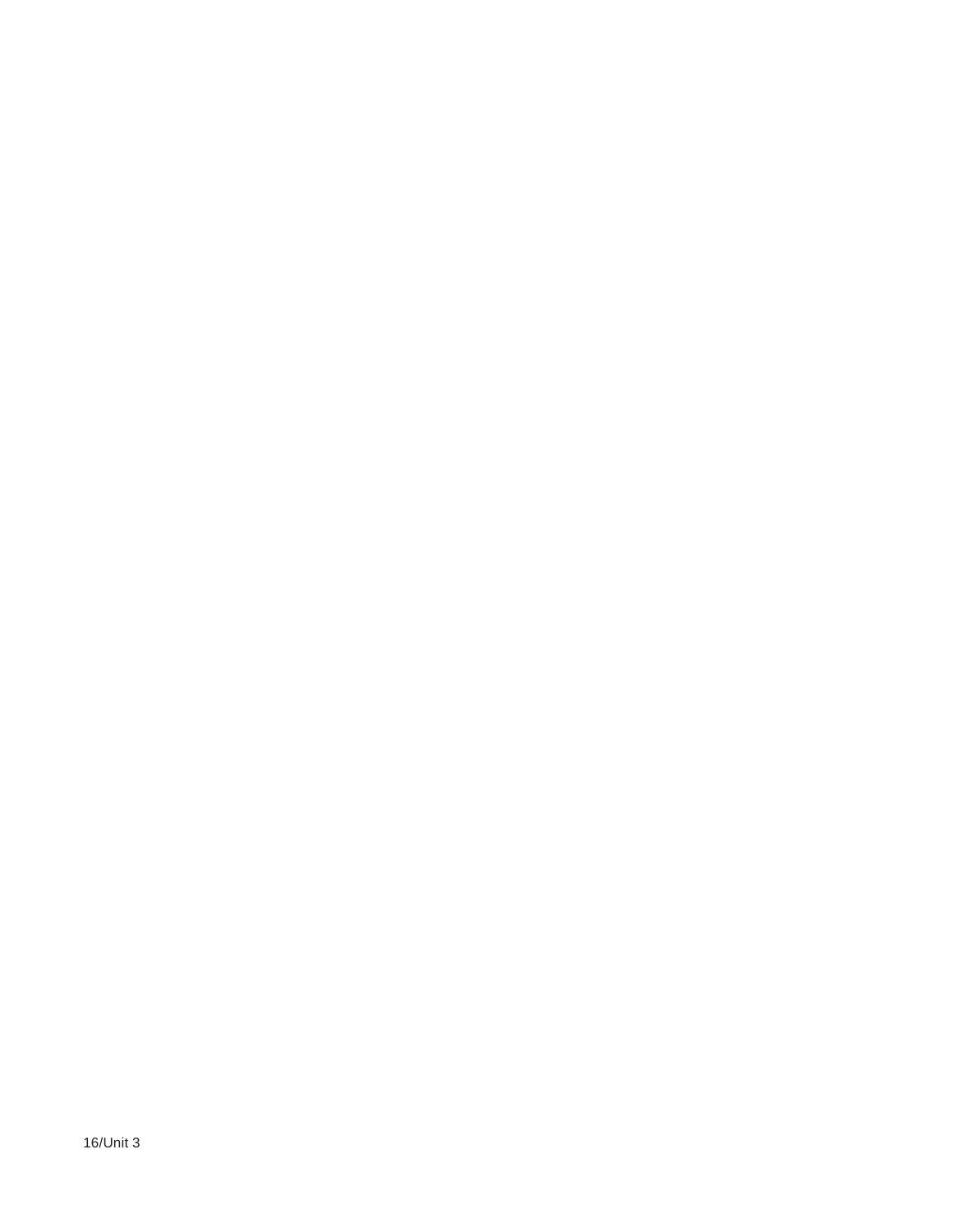# **B** Home Fire Sprinkler Work Sheet

| Name of your city<br>Number of home fires in your<br>city in past year<br>Cost of water per gallon | This exercise will compare the AMOUNT of water used and<br>the COST of that water to extinguish a home fire under two<br>different scenarios-a home fire with home fire sprinklers                                                             |
|----------------------------------------------------------------------------------------------------|------------------------------------------------------------------------------------------------------------------------------------------------------------------------------------------------------------------------------------------------|
|                                                                                                    | and a home fire that was extinguished by the fire<br>department.                                                                                                                                                                               |
|                                                                                                    | Before beginning, determine the number of home fires in<br>your city for the past year (contact the local fire department<br>for statistics) and the cost of water per gallon (contact<br>public works).                                       |
|                                                                                                    | A fire sprinkler uses, on average, 341 gallons of water to<br>control a fire. Firefighters use, on average, 2,935 gallons of<br>water to control a fire. (Based on a 15-year study of fire<br>sprinkler effectiveness in Scottsdale, Arizona.) |
| <b>CALCULATE</b>                                                                                   | If the fire was extinguished by firefighters                                                                                                                                                                                                   |
| WATER<br><b>USE</b>                                                                                | number of home fires $x$ 2,935 = ____________ (a)                                                                                                                                                                                              |
|                                                                                                    | If the fire was extinguished by home fire sprinkler                                                                                                                                                                                            |
|                                                                                                    | number of home fires $x$ 341 = _______________(b)                                                                                                                                                                                              |
|                                                                                                    | Gallons saved if home fire sprinklers had been in<br>place                                                                                                                                                                                     |
|                                                                                                    | figure (a) minus figure (b) = $\frac{1}{2}$                                                                                                                                                                                                    |
|                                                                                                    |                                                                                                                                                                                                                                                |
| <b>CALCULATE</b><br>WATER<br>COST                                                                  | <b>Fire extinguished by firefighters</b><br>figure (a) $x \cos t$ per gallon = _________                                                                                                                                                       |

## **Fire extinguished by home fire sprinkler**

figure (b)  $x \cos t$  per gallon = \_\_\_\_\_\_\_

## **Money saved if home fire sprinklers had been in place**

figure (a) minus figure (b) = \_\_\_\_\_\_\_\_\_